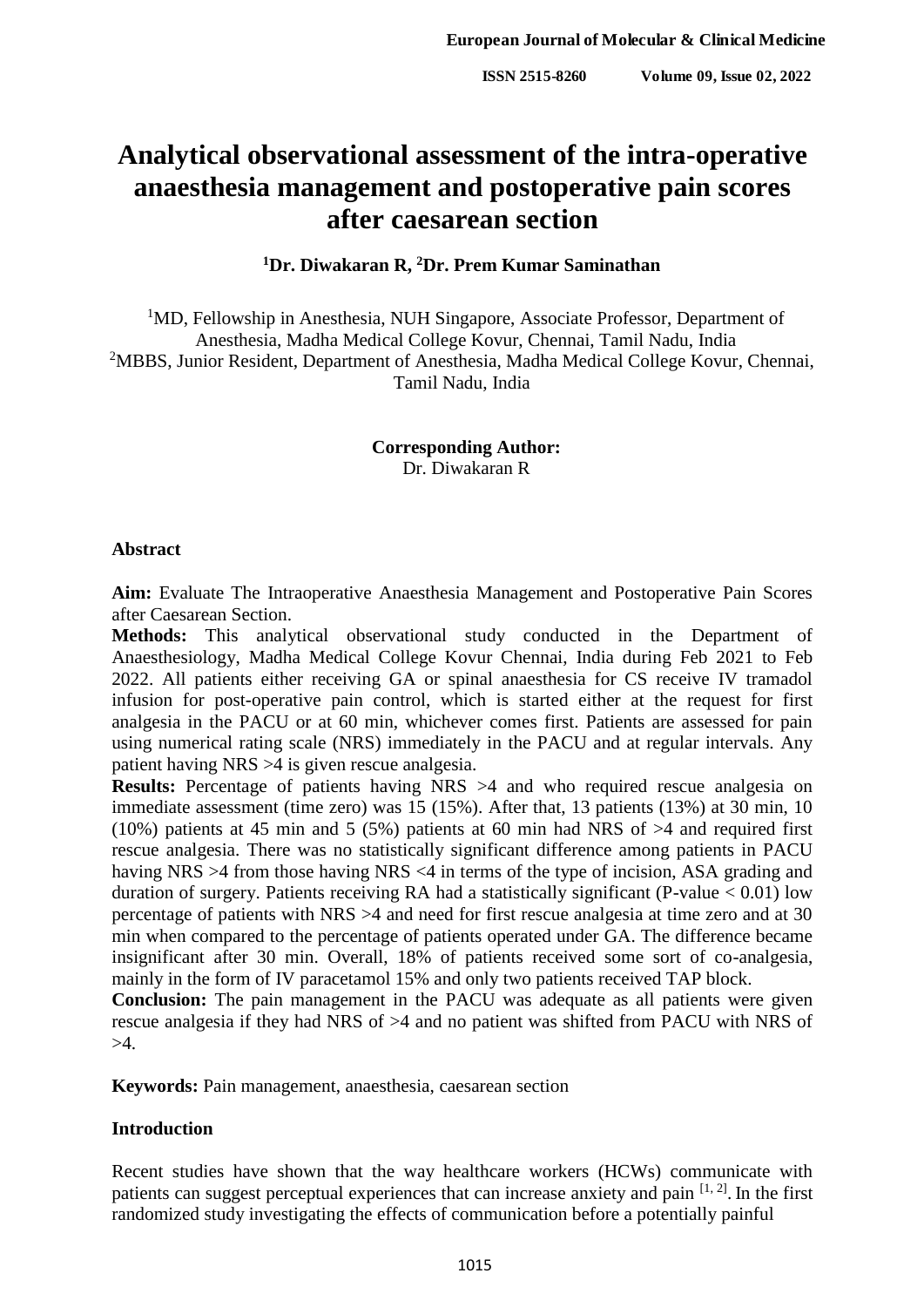procedure, participants were more likely to vocalize pain during i.v. cannula insertion where a negative suggestion was given [3]. Similarly, in a well-designed, double-blind, randomized controlled trial of 140 women receiving spinal anaesthesia for Caesarean section or epidural analgesia for labour, those participants who were warned of a 'big bee sting' before local anaesthetic infiltration had higher pain scores than those informed that the anaesthetist was 'numbing the area' <sup>[2]</sup>. The word 'nocebo' has been coined to de- scribe non-pharmacological adverse effects of an intervention similar, but opposite, to the 'placebo' effect [4-6].

Advances in brain imaging have led to further understanding of the neurobiology of this phenomenon where the anterior cingulate cortex, which links the limbic system with the sensory cortex, appears to be modulated when a negative suggestion is given  $[7, 8]$ . It appears that a sensation can be associated and perceived as suffering, or not, dependent on the words used.

The International Association for the Study of Pain (IASP) defines pain as, 'an unpleasant sensory and emotional experience associated with actual or potential tissue damage, or described in terms of such damage' <sup>[9]</sup>. According to this definition, the word 'pain' may function as a negative suggestion or nocebo communication which elicits a subconscious change in a patient's mood, perception, or behaviour [10]. Therefore, the assessment of postoperative pain using negatively valenced, <sup>[1]</sup> nocebo<sup>[2]</sup> communications might be expected to adversely affect patient perceptions of their postoperative experience.

Postoperative pain management is said to require accurate and reliable methods of assessment performed on a regular and ongoing basis [11]. Although multiple outcome measures are required to adequately capture the complexity of the pain experience, in clinical practice, the assessment of pain typically uses simple scales such as the visual analogue scale (VAS) score or verbal numerical rating score (VNRS)  $^{[12, 13]}$ . In the postoperative setting, the functional capacity of the patient may also be assessed using the VAS for pain at rest (static) and movement (dynamic) <sup>[14]</sup>. The VNRS and VAS are widely used and have been found to correlate well with each other in a number of studies [11].

#### **Material and methods**

This cross-sectional study conducted in the Department of Anaesthesiology, Madha Medical College Kovur Chennai, India during Feb 2021 to Feb 2022, after taking the approval of the protocol review committee and institutional ethics committee.

## **Methodology**

In this institution, RA in the form of spinal anaesthesia is the technique of choice for majority (80%) of CS. Hyperbaric bupivacaine 9-12 mg is used in combination with fentanyl in the dose of 0.15-0.25 mg for induction of spinal anaesthesia. Patients receiving RA get shortacting intrathecal fentanyl with local anaesthetic. When GA is used as a technique of anaesthesia for CS, IV opioids are used for intraoperative analgesia. However, the type of IV opioids used is either at the discretion of primary anaesthesiologists or on the availability of opioids. Intraoperative use of co-analgesia in the form of IV paracetamol, diclofenac suppository or transverses abdominus plane (TAP) block are also used for both spinal anaesthesia and GA at the discretion of primary anaesthesiologists. All patients either receiving GA or spinal anaesthesia for CS receive IV tramadol infusion for post-operative pain control, which is started either at the request for first analgesia in the PACU or at 60 min, whichever comes first. Patients are assessed for pain using numerical rating scale (NRS)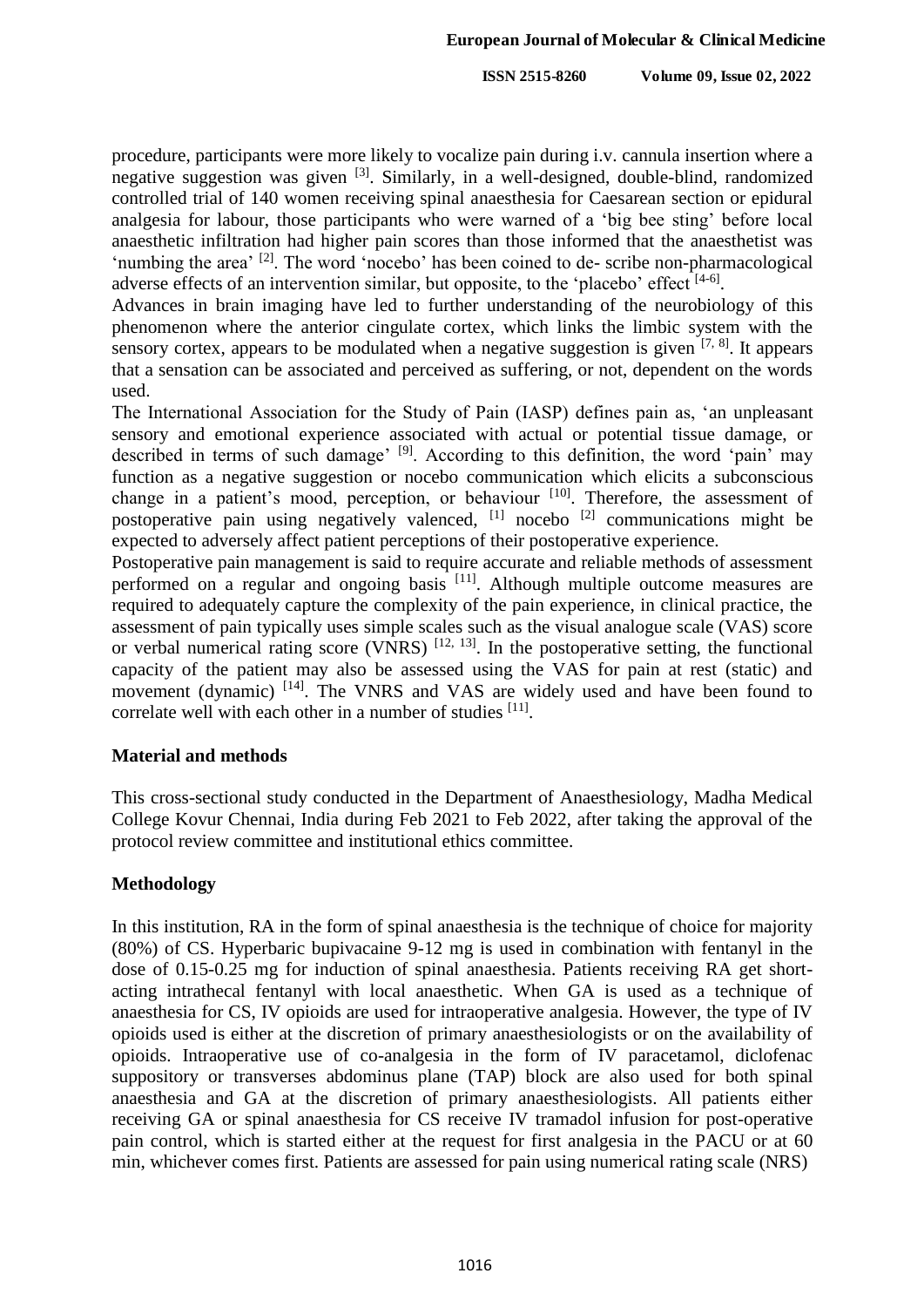**ISSN 2515-8260 Volume 09, Issue 02, 2022**

immediately in the PACU and at regular intervals. Any patient having NRS >4 is given rescue analgesia. The opioid used in the PACU is IV tramadol, both for post-operative infusion and for rescue analgesia. The institution policy for patients having a working labour epidural in place and coming for emergency CS is to initially give a bolus of 10 ml of 2% xylocaine followed by titrated doses of 0.5% bupivacaine (maximum 10 ml) till a block of thoracic level between T5 and T6 is achieved as assessed by loss of temperature sensation. These patients in the PACU and in the ward for the next 12 h are given as an infusion of local anaesthetic and fentanyl (bupivacaine 0.1% with fentanyl 50 μg of local anaesthetic solution). For rescue analgesia, these patients are given boluses of local anaesthetic from the epidural catheter.

We excluded patients who did not consent to be a part of the study, who were suffering from chronic pain or mental illness, had history of substance abuse, language barrier, operated for morbidly adherent placenta, unable to communicate with the nursing staff or operated for CS under already placed labour epidural (as their pain management regime was different from patients receiving GA or spinal for CS). Data were collected by a designated research assistant or nurses from acute pain management services, who were trained by the primary investigator to fill the data collection sheet, from the anaesthesia record form, nursing notes, post-operative notes and observation of nursing and anaesthesia pain assessment and management in the PACU. A predesigned data collection sheet was used to collect the data, which included patients' demographics, American Society of Anaesthesiologist (ASA) classification, type of incision (vertical midline or pfannenstiel), surgical time, type of anaesthesia, type of intraoperative opioid and co-analgesia used in the OR. The PACU parameters for data collection included NRS at time zero, then at 30, 45 and 60 min and time to first rescue analgesia and time taken to reach the score of <4 after rescue analgesia and occurrence of any side effects. All patients were followed throughout their stay in the PACU. Patients were informed regarding the assessment of pain score using NRS from 0 to 10,

where 0 is no pain and 10 is the worst possible pain. In addition, mild pain was taken as NRS of 0–3, moderate as NRS from 4 to 6 and severe as NRS from 7 to 10. Side effects assessed were sedation, nausea, vomiting, pruritus, respiratory depression and low oxygen saturation of <94%. Following score were used for assessment of side effects:

Sedation ( $0 = no$  sedation,  $1 =$  drowsy, easily roused,  $2 =$  somnolent, difficult to rouse) Nausea + vomiting  $(0 = none, 1 = mild, 2 = severe)$  Pruritus  $(0 = none, 1 = yes)$ 

## **Statistical analysis**

Data were analysed using the Statistical Package for the Social Sciences (SPSS) version 21.0. For quantitative variables (age, weight, height and pain scores), means and standard deviations will be computed and analysed by independent sample t-test and Mann–Whitney U-test. Frequency and percentages were computed for qualitative data and analysed by Chisquare and Fisher's exact test. A p-value of  $\leq 0.05$  was treated as significant.

## **Results**

100 patients were enrolled in the study and assessed in the PACU. The demographic characteristics including the ASA status, mode of admission, type of anaesthesia, type of incision (vertical midline or pfannenstiel) and surgical time are shown in Table 1. The first assessment in the PACU was done immediately (time  $= 0$  min) and was repeated at 30, 45 and 60 min [Table 2]. None of the patients stayed beyond 120 min in the PACU. Percentage of patients having NRS >4 and who required rescue analgesia on immediate assessment (time zero) was 15 (15%). After that, 13 patients (13%) at 30 min, 10 (10%) patients at 45 min and 5 (5%) patients at 60 min had NRS of >4 and required first rescue analgesia. There was no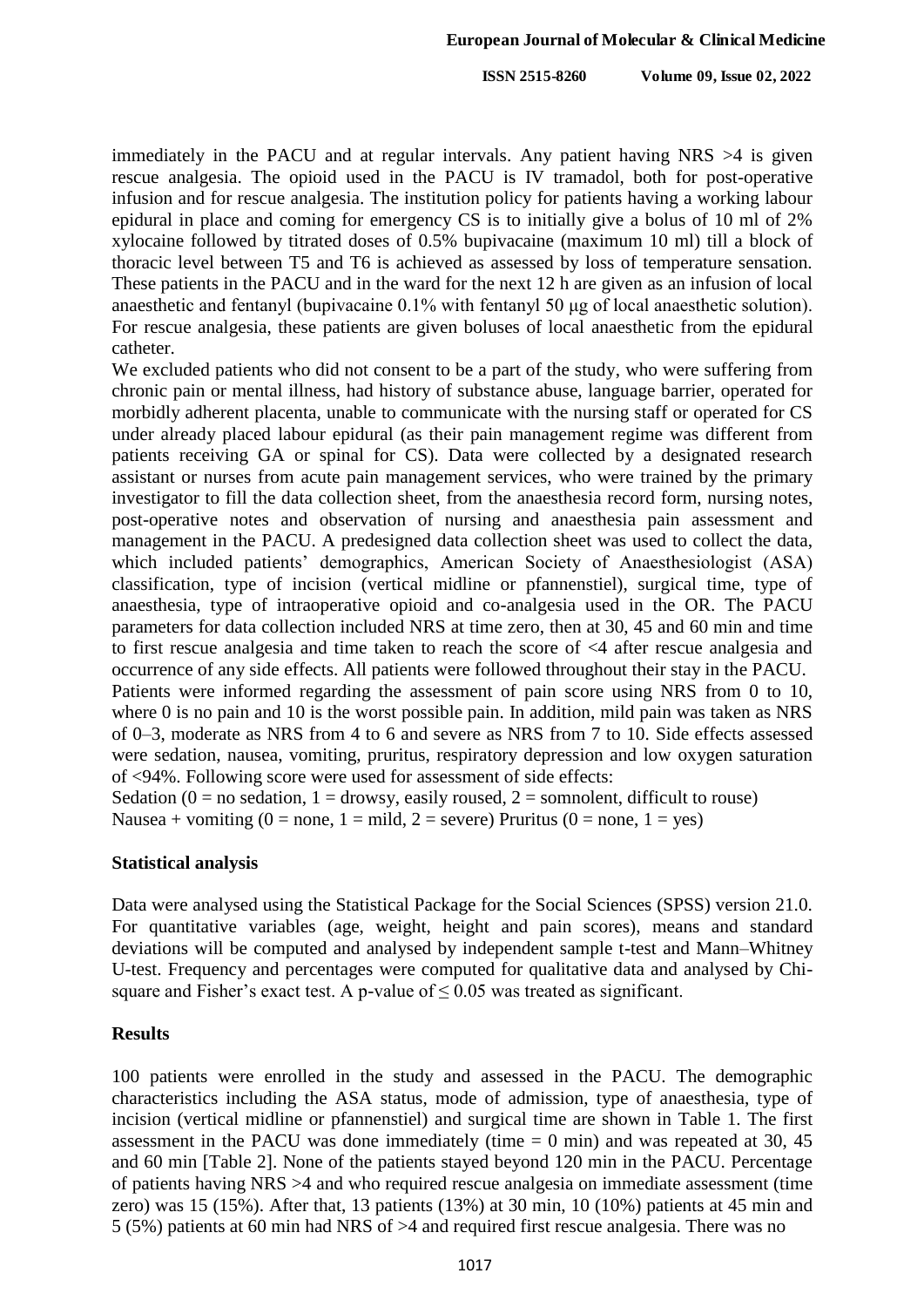statistically significant difference among patients in PACU having NRS >4 from those having NRS <4 in terms of the type of incision, ASA grading and duration of surgery.

According to the institution, PACU protocol of any patient having NRS >4 received rescue analgesia. The results of this study revealed that all patients having NRS >4 received rescue analgesia (I/V tramadol bolus 1 mg/kg) which took 3-15 min for NRS to become <4 [Table 2]. Infusion of I/V tramadol was started following the first rescue analgesia and if the patient did not require any rescue analgesia it was started at 60 min. None of the patients at any time in PACU were reported to have sedation score of  $>2$ , respiratory rate of  $<10$  or drop in saturation to  $<$  94%. There were 3 patients (3%) who had nausea and vomiting score of 1 and 1 patients (1%) who complained of pruritus. All patients were treated according to the PACU protocol and did not require further intervention.

Comparison between technique of anaesthesia and time for the need of first rescue analgesia is shown in Table 3. Patients receiving RA had a statistically significant (p-value  $< 0.01$ ) low percentage of patients with NRS >4 and need for first rescue analgesia at time zero and at 30 min when compared to the percentage of patients operated under GA [Table 3]. The difference became insignificant after 30 min.

| Demographic                | <b>Frequency</b>         | $\frac{0}{0}$ |  |  |  |
|----------------------------|--------------------------|---------------|--|--|--|
| Age Mean (SD)              | 28.33 (5.75)             |               |  |  |  |
| Weight (kg) Mean (SD)      | 72.69 (13.03)            |               |  |  |  |
| Height (cm) Mean (SD)      |                          | 158.56 (5.59) |  |  |  |
|                            | <b>ASA</b> status        |               |  |  |  |
| I                          | 14                       | 14            |  |  |  |
| П                          | 78                       | 78            |  |  |  |
| III                        | 8                        | 8             |  |  |  |
|                            | <b>Mode of admission</b> |               |  |  |  |
| Emergency                  | 30                       | 30            |  |  |  |
| Elective                   | 70                       | 70            |  |  |  |
| <b>Type of anaesthesia</b> |                          |               |  |  |  |
| General                    | 20                       | 20            |  |  |  |
| Regional                   | 80                       | 80            |  |  |  |
| <b>Type of incision</b>    |                          |               |  |  |  |
| Pfannenstiel               | 90                       | 90            |  |  |  |
| Vertical midline           | 10                       | 10            |  |  |  |
| <b>Duration of surgery</b> |                          |               |  |  |  |
| $\leq 90$ min              | 97                       | 97            |  |  |  |
| $>90$ min                  | 3                        | 3             |  |  |  |

**Table 1:** Patients' demographic, ASA status, mode of admission and type of anaesthesia

**Table 2:** Assessment of pain with NRS at different time intervals in the PACU, use of rescue analgesia, time taken for the pain score to reach >4 and number of patients having complications

|                       | <b>Immediate</b> | $30 \text{ min}$ | $45 \text{ min}$ | <b>60 min</b>                                   |
|-----------------------|------------------|------------------|------------------|-------------------------------------------------|
| Number of patients    | 100              | 97               | 90               | 85                                              |
| Severity of pain      |                  |                  |                  |                                                 |
| No pain $(NRS=0)$     |                  |                  |                  |                                                 |
| Number of patients    | 76               | 65               | 55               | 50                                              |
| % of patients         | 76               | 67.01            | 61.11            | 58.83                                           |
| Mild pain $(NRS=0-3)$ |                  |                  |                  |                                                 |
| Number of patients    | 15               | 30               | 33               | 33                                              |
| % of patients         | 15               | 30.93            | 36.67            | 38.82                                           |
| Mean NRS (SD)         | 2.23(0.83)       |                  |                  | $\left[2.15(0.68) 2.02(0.67) 2.01(0.65)\right]$ |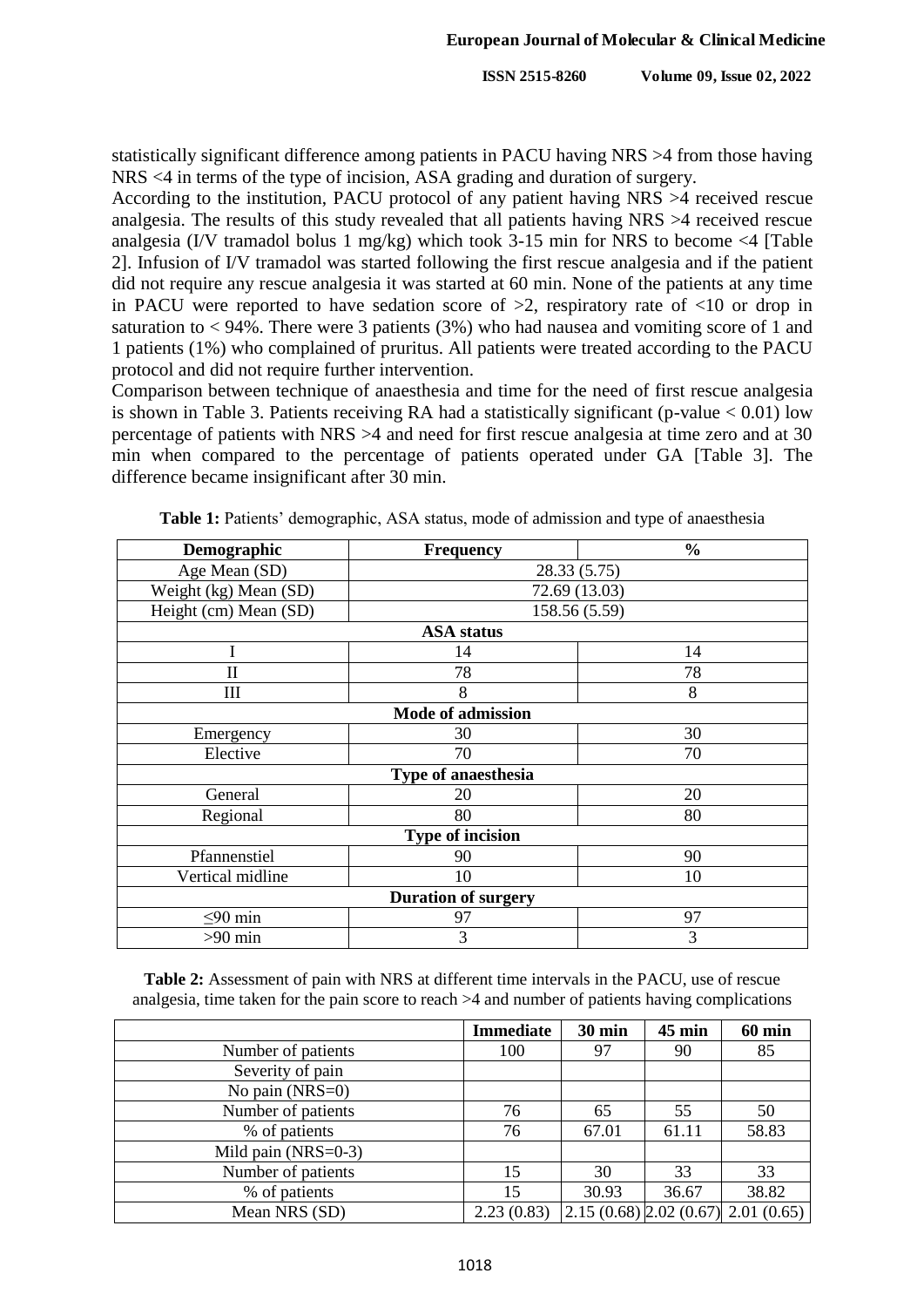**ISSN 2515-8260 Volume 09, Issue 02, 2022**

| Moderate pain (NRS=4-6)<br>Number of patients                         |                       |            |                             |                                       |
|-----------------------------------------------------------------------|-----------------------|------------|-----------------------------|---------------------------------------|
| % of patients                                                         |                       | 1.03       | 1.11                        | 1.17                                  |
| Mean NRS (SD)                                                         | 4.77(0.83)            |            |                             | $4.78(0.73)$ $4.58(0.24)$ 5.25 (0.95) |
| Severe pain (NRS=7-10) Number of patients                             |                       |            |                             |                                       |
| % of patients                                                         | $\mathcal{D}_{\cdot}$ | 1.03       | 1.11                        | 1.17                                  |
| Mean NRS (SD)                                                         | 7.5(0.79)             | 7.57(0.39) | 8.1(1.0)                    | 7.40(0.60)                            |
| Moderate to severe pain                                               |                       |            |                             |                                       |
| Number of patients                                                    | 9                     | 2          | $\mathcal{D}_{\mathcal{L}}$ | 2                                     |
| % of patients                                                         | 9                     | 2.06       | 2.22                        | 2.35                                  |
| Mean NRS (SD)                                                         | 5.26(1.3)             |            |                             | $(1.43)$ 5.48 $(1.46)$ 5.41 $(1.31)$  |
| Min-Max NRS                                                           | $4 - 10$              | $4 - 9$    | $4 - 10$                    | $4 - 9$                               |
| Number of patients with pain score $>4$ receiving<br>rescue analgesia | 15                    | 13         | 10                          | 5                                     |
| Time (min) after rescue analgesia for pain to<br>reached <4 (Min-Max) | $5 - 11$              | $3-16$     | $4 - 16$                    | $3-16$                                |
| Complications                                                         |                       | 3          | 3                           |                                       |

NRS=Numeric rating scale, SD=Standard deviation, Min=Minutes, Min=Minimum, Max=Maximum.

|  |  | <b>Table 3:</b> Comparison between technique of anaesthesia and time for the need of first rescue analgesia |
|--|--|-------------------------------------------------------------------------------------------------------------|
|  |  |                                                                                                             |

| ۰<br>۰. |
|---------|
| $\sim$  |
|         |

|                                | $N$ (NRS $>4$ ) | <b>Technique of anaesthesia</b> |            |         |
|--------------------------------|-----------------|---------------------------------|------------|---------|
| Time to first rescue analgesia |                 | $GA(n=20)$                      | $RA(N=80)$ | p-value |
| 0 min                          |                 | $10(50\%)$                      | 5(6.25%)   | < 0.01  |
| $30 \text{ min}$               |                 | 8(16%)                          | 5(6.25%)   | < 0.01  |
| $45 \text{ min}$               |                 | $4(8\%)$                        | $6(7.5\%)$ | 0.06    |
| $60 \text{ min}$               |                 | $(2\%)$                         | 4(5%)      | 0.85    |

## **Discussion**

This study provides information about the effect of intraoperative factors on PACU pain scores as patients were shifted from OR to PACU. The results of this study showed that patients having moderate to severe pain after CS in PACU on immediate assessment was 8.4%. A study from Nigeria has reported a much higher percentage of their patients experiencing some degree of pain in the immediate post-operative period with 79.6% reporting severe pain following CS<sup>[5]</sup>. Another study by al-Hassan *et al.* revealed a 69% of patients having moderate or severe (VAS  $\geq$ 4) on immediate recovery from anaesthesia in the PACU but having a significantly less pain on discharge from PACU<sup>[16]</sup>. The results from our study and other quoted in the literature  $[15, 16]$  contrasts with the Audit Commission's (UK) recommendation of  $\langle 5\%$  of patients should experience severe post-operative pain  $\left[17\right]$  and also with the proposed standard of target for best practice recommending 100% patients to have a pain score of  $\leq 4$  on first awakening and within 30 min of first awakening in the PACU  $^{[18]}$ . Immediate pain in the recovery can be due to intraoperative factors leading to inadequate pain control when patients are first assessed in the PACU and subsequent pain scores on overall pain management in the PACU. However, researchers examining pain management have focused on specific stages of patient care <sup>[19]</sup>, which often did not include intraoperative factors which may have an association on pain scores in PACU after abdominal surgery like CS. Factors such as technique of anaesthesia, type of opioids used in the OR, use of coanalgesia in the OR, type of incision, surgical time duration, ASA grading and overall pain assessment and use of rescue analgesia in the PACU may explain the gap between the standards set by Joint Commission Accreditation of Healthcare Organization of uniformly low pain score and those reported in the literature.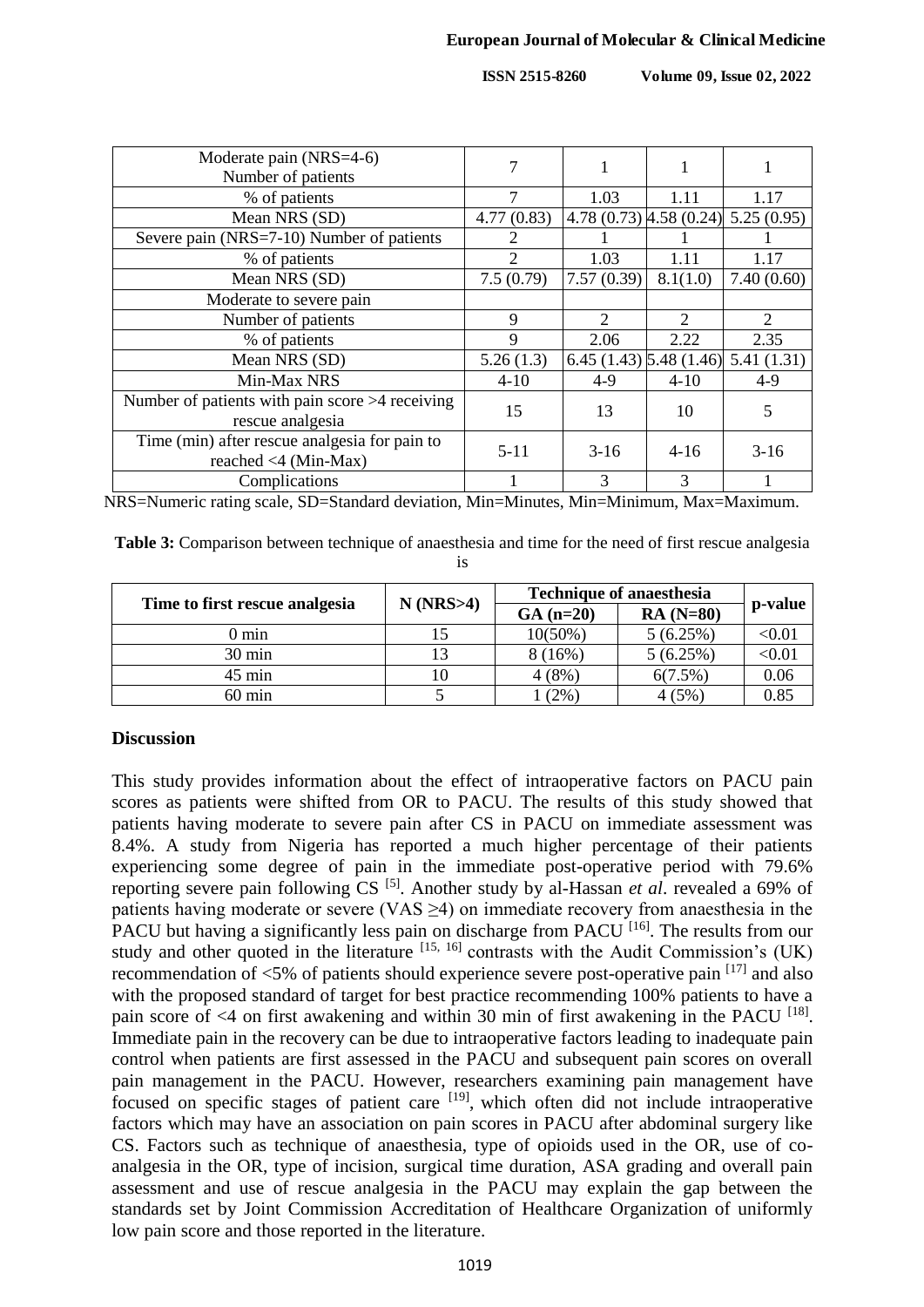Previous literature has shown an association with type of surgical incision and severity of pain <sup>[20]</sup>, however, this study did not observe any statistically significant difference in the severity of pain as assessed by NRS scoring in terms of the type of incision. The probable reason could be unequal numbers in two groups as pfannenstiel incision was the commonly used incision (91%) versus midline vertical incision (9%) in this study.

Considering technique of anaesthesia, a statistically significant difference  $(P < 0.01)$  in the number of patients having NRS >4 at time zero and at 30 min receiving RA and GA for CS was observed. The percentage of patients receiving RA, having NRS  $>4$  was significantly low compared to patients operated under GA in the initial 30 min in PACU. Our findings are consistent with previous studies that have shown lower pain scores for patients receiving RA <sup>[21]</sup>. However, difference between percentage of patients having moderate to severe pain after 45 min became statistically insignificant between GA and RA. The most probable reason could be the short duration of intrathecal fentanyl used in all cases done under RA. A study by Naghibi *et al*. revealed lower pain scores in the first 6 h post-operatively for patients operated under RA, but after that there were no significant differences between RA and GA regarding post-operative pain scores [22] . Another study by Tyritziz *et al*. has found the lasting effect of analgesic effect of RA for up to 2 h  $^{[23]}$ . The difference in the lasting effect of RA can be due to the use of long-acting intrathecal opioid-like morphine, which was used in the study by Naghibi *et al*. and not by the Tyritziz *et al* [22, 23] . Addition of intrathecal fentanyl to local anaesthetic to potentiate the effect of subarachnoid block is a widely used practice  $[24, 12]$ <sup>25]</sup>. However, the analgesic effect of intrathecal fentanyl lasts for about 30 min with an elimination half-life of 1.5–6 h  $^{[26]}$ . The same effect is observed in this study where the analgesic effect seemed to decline, as difference between frequency of patients with NRS >4 between GA and RA became insignificant at 45 min. In a randomized trial comparing intrathecal morphine with intrathecal fentanyl and a combination of intrathecal morphine and fentanyl, the quality of post-operative analgesia with fentanyl, when used alone, was found to be inferior to that with morphine. The investigators concluded that the combination of opioids offered no advantage over morphine alone in management of post-caesarean pain  $[27]$ . Similarly, Dahl *et al*. found a clinically relevant reduction in severity of post-operative pain and analgesic consumption with the use of intrathecal morphine when compared to other intrathecal opioids in patients undergoing caesarean section with spinal anaesthesia<sup>[28]</sup>. McMorrow *et al*. found that the pain scores and analgesia requirements after CS were lowest in those receiving spinal morphine <sup>[29]</sup>. One survey from United States indicated that majority (77%) of respondents used intrathecal morphine <sup>[30]</sup>. However, availability of preservativefree intrathecal morphine is a major issue in developing country like the one in which this study was conducted.

In this study, intraoperative co-analgesia was used in only 18% patients. The most common intraoperative co-analgesia used was IV paracetamol. A study done by Ozmete *et al*. on the efficacy of pre-operative paracetamol in patients undergoing CS under RA found that additional analgesic requirements were significantly lower in patients receiving IV paracetamol 15 min before induction of anaesthesia compared to the control group in the first post-operative hour <sup>[31]</sup>. The results of our study showed that majority of the patients receiving IV paracetamol had received GA (80%). These patients despite being given IV paracetamol had higher pain scores compared to patients receiving RA.

TAP block was used in only two patients who received RA. These two patients had NRS <4 beyond 60 min in PACU. One systemic review published on the use of TAP block in CS patients showed significantly improved post-operative analgesia in women undergoing CS who did not receive intrathecal morphine but showed no improvement in those who did receive intrathecal morphine  $[32]$ . The use of TAP block is therefore a valuable option for developing countries where availability of intrathecal morphine is an issue.

Pain management does not only vary between hospitals but also between wards within the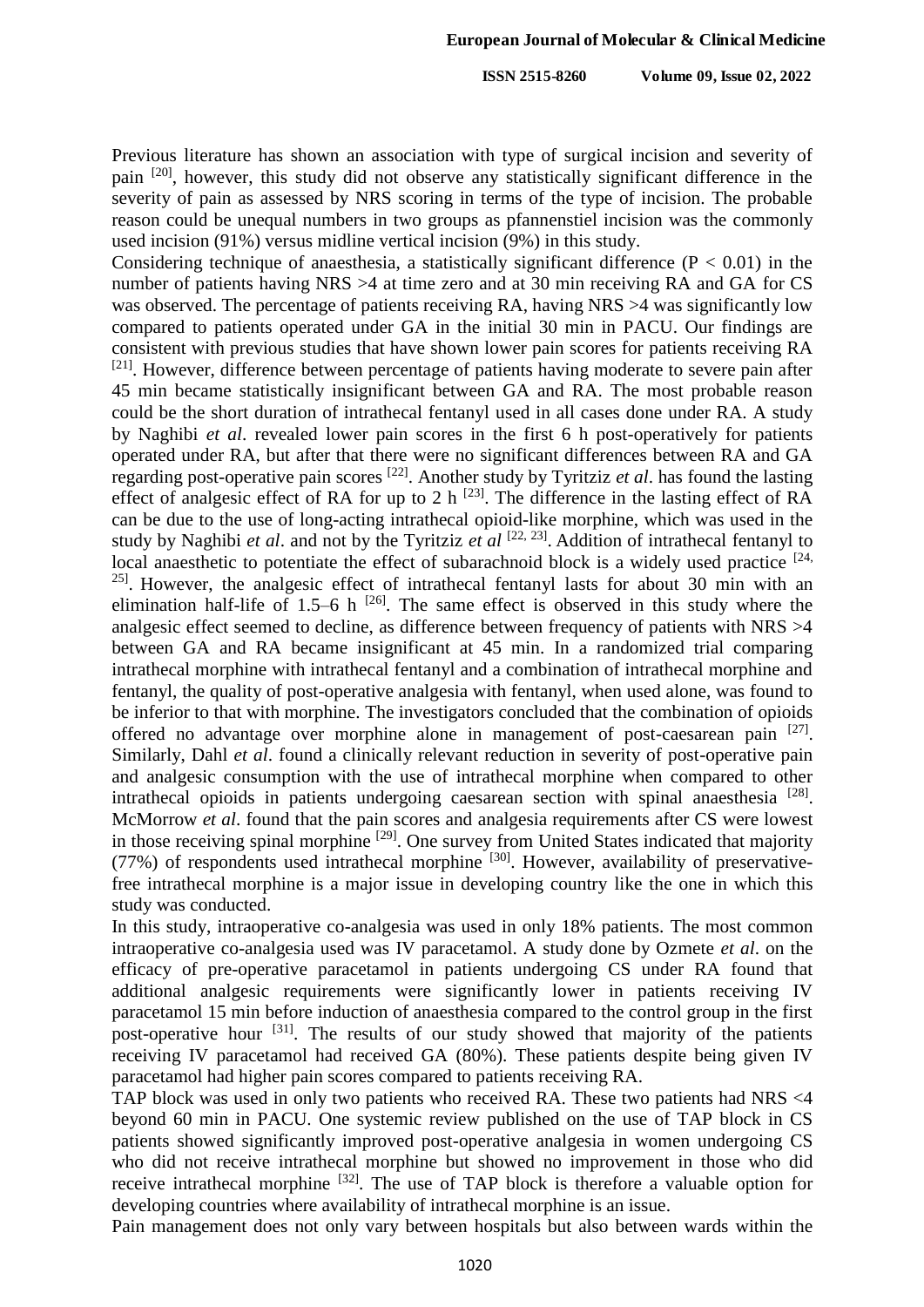#### **European Journal of Molecular & Clinical Medicine**

#### **ISSN 2515-8260 Volume 09, Issue 02, 2022**

same hospitals <sup>[33]</sup>. PACU is a very critical area where pain needs to be assessed and managed properly. Number of studies report not only pain intensity but also pain relief in terms of "escape criteria," which is the need and delivery of rescue analgesia. The results of this study revealed that all patients having NRS of >4 received rescue analgesia which took 3-15 minutes for NRS to become <4.

One of the limitation of our study is that there is wide difference in the number of patients operated under GA (20%) compared to RA (80%) making the comparison less valid. However, this was an observational study done over a time period, where the number of patients operated under different techniques cannot be controlled.

## **Conclusion**

The pain management in the PACU was adequate as all patients were given rescue analgesia if they had NRS of >4 and no patient was shifted from PACU with NRS of >4.

# **Reference**

- 1 Lang EV, Hatsiopoulou O, Koch T, *et al.* Can words hurt? Patient- provider interactions during invasive procedures. Pain. 2005;114:303-9.
- 2 Varelmann D, Pancaro C, Cappiello E, Camann W. Nocebo-induced hyperalgesia during local anesthetic injection. Anesth Analg. 2010;110:868-70.
- 3 Dutt-Gupta J, Bown T, Cyna AM. Effect of communication on pain during intravenous cannulation: a randomized controlled trial. Br J Anaesth. 2007;99:871-5.
- 4 Petrovic P. Placebo analgesia and nocebo hyperalgesia: Two sides of the same coin? Pain 2008;136:5-6.
- 5 Enck P, Benedetti F, Schedlowski M. New insights into the placebo and nocebo responses. Neuron. 2008;59:195-206.
- 6 Barsky AJ, Saintfort R, Rogers MP, Borus JF. Nonspecific medica: Tion side effects and the nocebo phenomenon. J Am Med Assoc. 2002;287:622-7.
- 7 Faymonville ME, Laureys S, Degueldre C, *et al.* Neural mechanisms of antinociceptive effects of hypnosis. Anesthesiology. 2000;92:257-67.
- 8 Rainville P, Duncan GH, Price DD, Carrier B, Bushnell MC. Pain affect encoded in human anterior cingulate but not somatosen- sory cortex. Science. 1997;277:968-71.
- 9 IASP. Task Force on taxonomy. Part III: Pain terms: A current list with definitions and notes on usage. In: Merskey H, Bogduk N, eds. Classification of Chronic Pain. Seattle: IASP Press, 1994, 209-14. Available from http://www.iasp-pain.org/AM/Template. cfm?Section=Pain\_Defi...isplay.cfm&ContentID=1728 (accessed 11 June 2012)
- 10 Cyna A, Andrew M, Tan S. Communication skills for the anesthetist. Anaesthesia 2009;64:658-65.
- 11 Working Group of the Australian and New Zealand College of Anesthetists and Faculty of Pain Medicine. Assessment and measurement of pain and its Treatment. In: Macintyre PE, Schug SA, Scott DA, Visser EJ, Walker SM, eds. Acute Pain Management: Scientific Evidence. Melbourne: ANZCA & FPM, 2010, 35-45.
- 12 Breivik H, Borchgrevink PC, Allen SM, *et al.* Assessment of pain. Br J Anaesth. 2008;101:17-24.
- 13 Breivik EK, Bjornsson GA, Skovlund E. A comparison of pain rating scales by sampling from clinical trial data. Clin J Pain. 2000;16:22-8.
- 14 Banos JE, Bosch F, Canellas M. Acceptability of visual analogue scales in the clinical setting: a comparison with verbal rating scales in postoperative pain. Methods Find Exp Clin Pharmacol. 1989;11:123-7.
- 15 Kolawole IK, Fawole AA. Postoperative pain management following caesarean section in University of Ilorin Teaching Hospital (UITH), Ilorin, Nigeria. West Afr J Med 2003;22:305‑9.
- 16 Al-Hassan M, Alkhalil MS, Al Ma'aitah R. Jordanian nurses' role in the management of